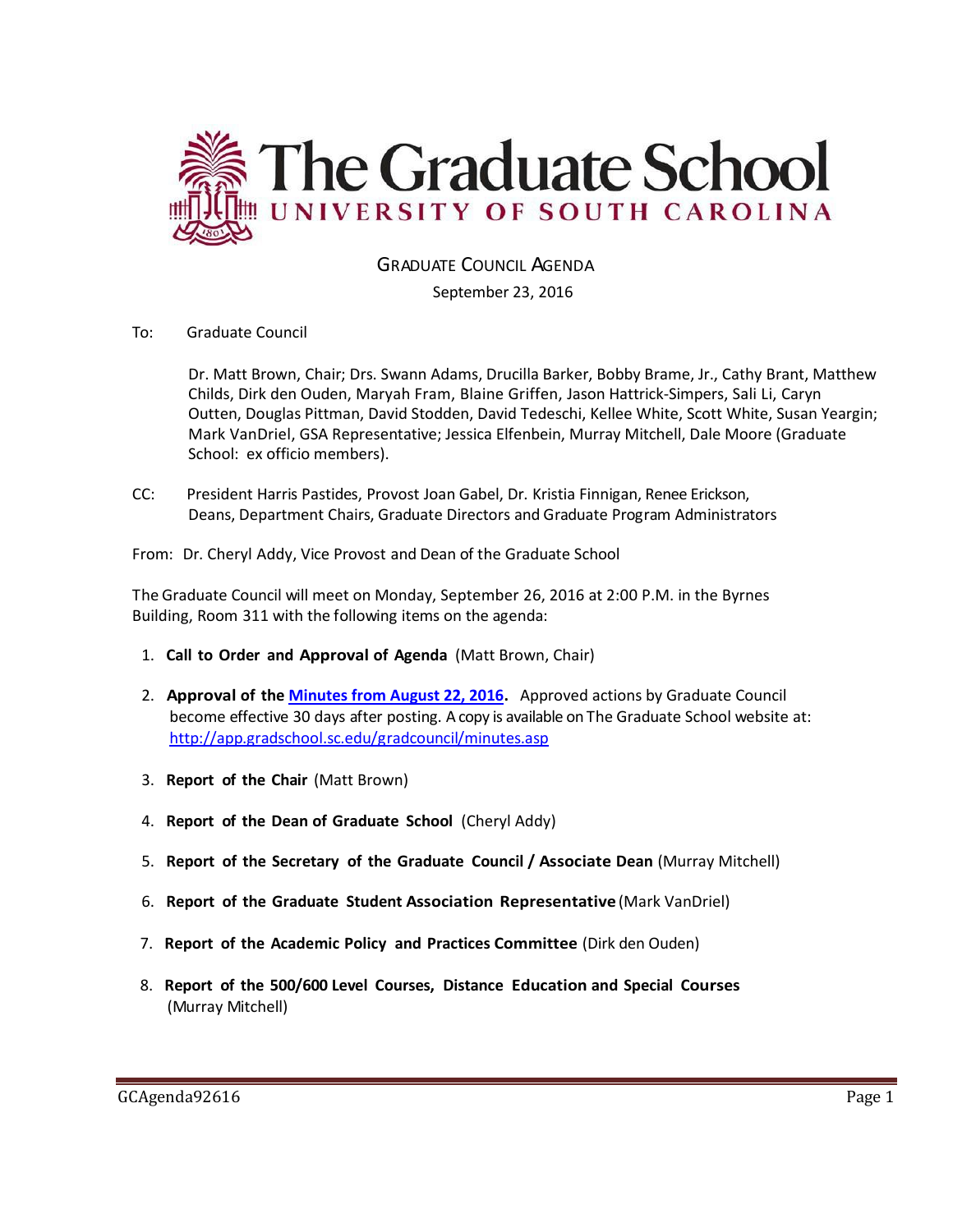A listing of 500/600 Level Courses is presented to Council for informational purposes only.

### **500/600 Level Courses**

None at this time

### **Distance Education Delivery**

None at this time

#### **Special Topics Courses**

**COMD 710 (3)** Selected Topics in Speech Pathology: Autism (Spring 2017) **POLI 591 (3)** Seminar in Writing Political Science (Fall 2016)

#### 9. **Associate Graduate Faculty Nominations (Murray Mitchell)**

Name: **Kelli Kenison**, Ph.D. Program: Health Services Policy and Management Term: Fall, 2016 – Fall, 2022

Name: **Richard Lussier**, Ph.D. Program: Ed.D. in Curriculum & Instruction (Curriculum Studies) Term: Fall, 2016 – Fall, 2022

#### Name: **Edena Meetze**, Dr.PH.

Program: Health Promotion, Education, and Behavior Term: Fall, 2016 – Fall, 2022

## Name: **Bankole Olatosi**, Ph.D.

Program: Health Services Policy and Management Term: Fall, 2016 – Fall, 2022

Name: **Joseph Lee Pearson**, Dr.PH. Program: Health Promotion, Education, and Behavior Term: Fall, 2016 – Fall, 2022

# Name: **Vashanti Rao**, Ph.D.

Program: Educational Studies Term: Fall, 2016 – Spring, 2022

Name: **Suha Tamim**, Ed.D. Program: Ed.D. in Curriculum & Instruction (Curriculum Studies) Term: Fall, 2016 – Fall, 2022